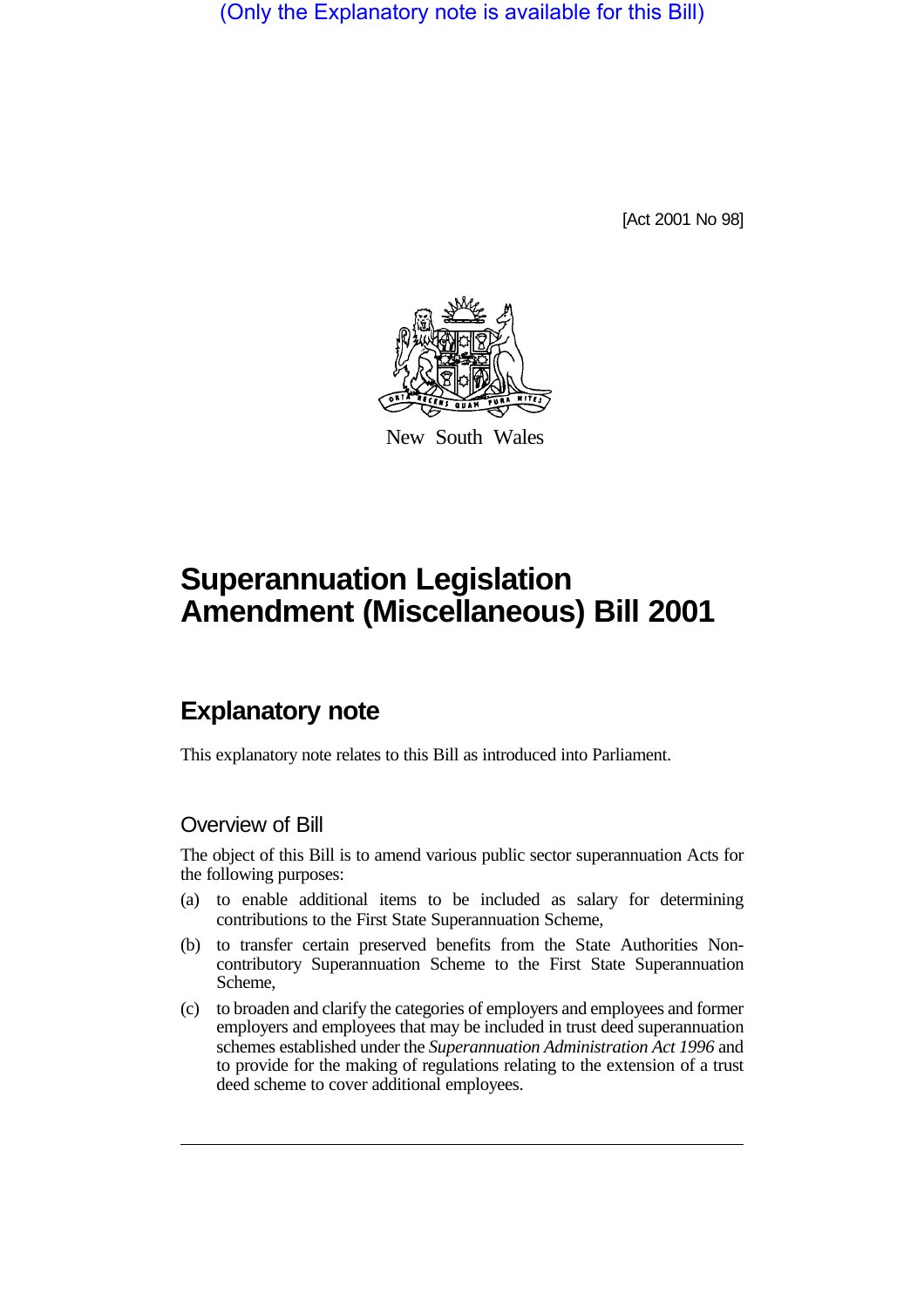Explanatory note

## Outline of provisions

**Clause 1** sets out the name (also called the short title) of the proposed Act.

**Clause 2** provides for the commencement of the proposed Act on the date of assent to the proposed Act.

**Clause 3** is a formal provision giving effect to the amendments to the *First State Superannuation Act 1992* set out in Schedule 1.

**Clause 4** is a formal provision giving effect to the amendments to the *State Authorities Non-contributory Superannuation Act 1987* set out in Schedule 2.

**Clause 5** is a formal provision giving effect to the amendments to the *Superannuation Administration Act 1996* set out in Schedule 3.

### **Schedule 1 Amendment of First State Superannuation Act 1992**

#### **Meaning of "salary or wages"**

Under the *First State Superannuation Act 1992*, the amount of compulsory contributions an employer makes to the First State Superannuation Scheme is based on a percentage of the relevant employee's salary. Currently, the salary of a nonexecutive officer is calculated by taking into account ordinary earnings and earnings consisting of over-award payments and shift-loading or commission.

**Schedule 1 [1]** enables regulations to be made prescribing additional allowances or other payments and employment benefits that are to be taken into account when calculating salary.

**Schedule 1 [2]** provides that the regulations may apply to all members who are not executive officers or to specified members or classes of members who are not executive officers.

**Schedule 1 [3]** inserts a definition of *employment benefit*.

#### **Transfer of benefits from State Authorities Non-contributory Superannuation Scheme**

Under the *State Authorities Non-contributory Superannuation Act 1987*, benefits may be preserved by employees who cease to be employees. Other benefits are preserved by operation of that Act, including under section 26I, which provides for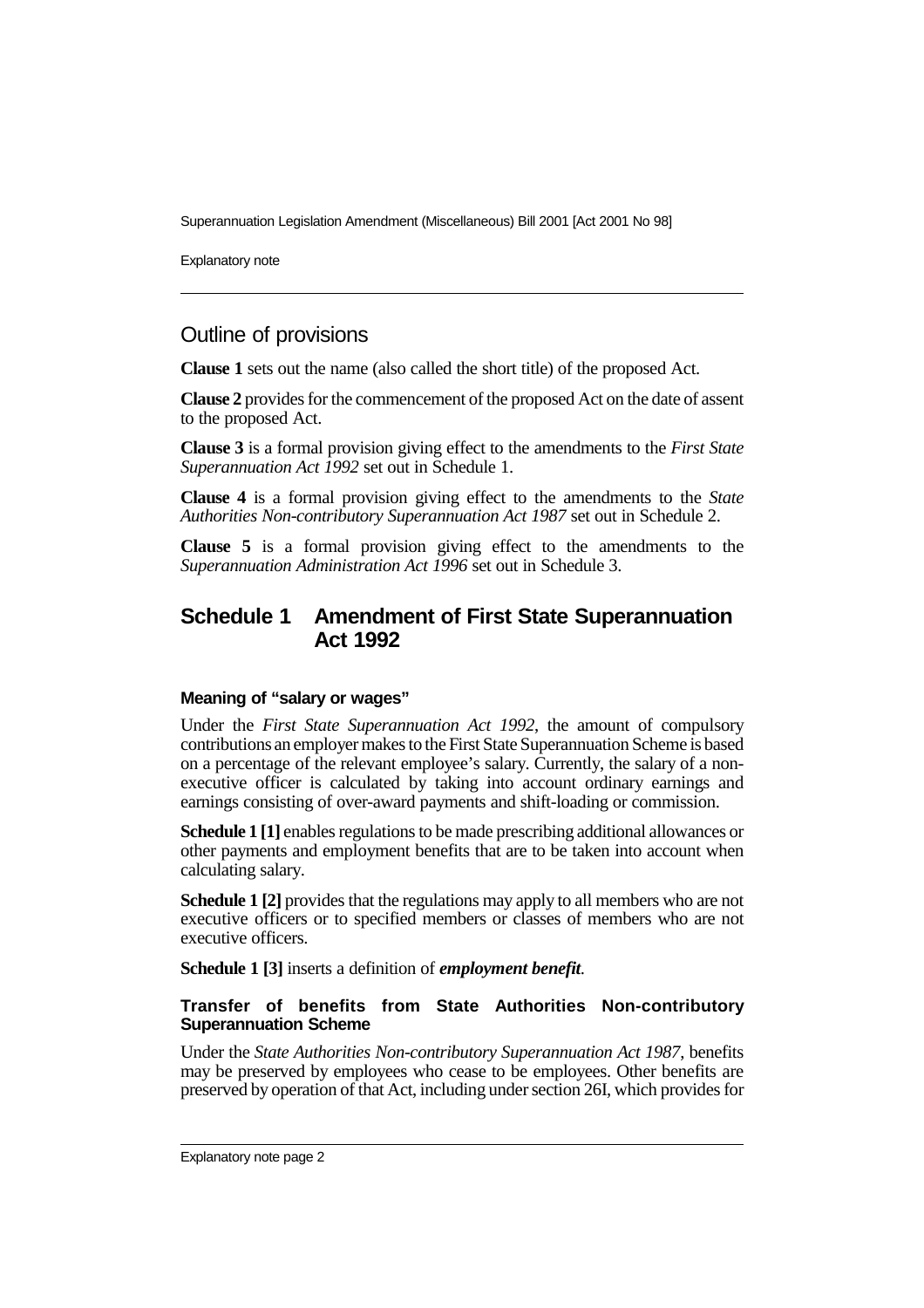Explanatory note

the preservation of certain benefits deferred when the First State Superannuation Scheme was established.

The effect of the amendments made by Schedule 1 [4] and Schedule 2 [4] is to transfer the benefits preserved (as at the transfer day) by persons who no longer contribute to, or retain a benefit in, any other closed public sector superannuation scheme, as well as the remaining preserved accrued benefits, from the State Authorities Non-contributory Superannuation Scheme to the First State Superannuation Fund. The employees or former employees concerned will become members of that Fund (if not already members).

**Schedule 1 [4]** inserts proposed Part 5A (proposed sections 37–40).

Proposed section 37 defines expressions used in the proposed Part.

Proposed section 38 transfers a person whose preserved benefit is transferred to the First State Superannuation Scheme as an inactive member of that Scheme (if not already a member). The proposed section requires the Scheme's trustee, the FSS Trustee Corporation, to establish an account for the new member or, if the person is an existing member, to credit the amount to the person's account. The amount credited to an account is to be an amount equal to the amount of the preserved benefit immediately before it is transferred.

Proposed section 39 sets out additional matters, related to transferred members, that may be dealt with by the trust deed of the First State Superannuation Scheme.

Proposed section 40 saves existing rights, liabilities and obligations relating to the transferred preserved benefits.

**Schedule 1 [7]** makes a consequential amendment.

#### **Savings and transitional provisions**

**Schedule 1 [5]** enables savings and transitional regulations to be made as a consequence of the proposed Act.

**Schedule 1 [6]** validates actions taken in relation to the transfer of eligible preserved benefits before the date of assent to the proposed Act.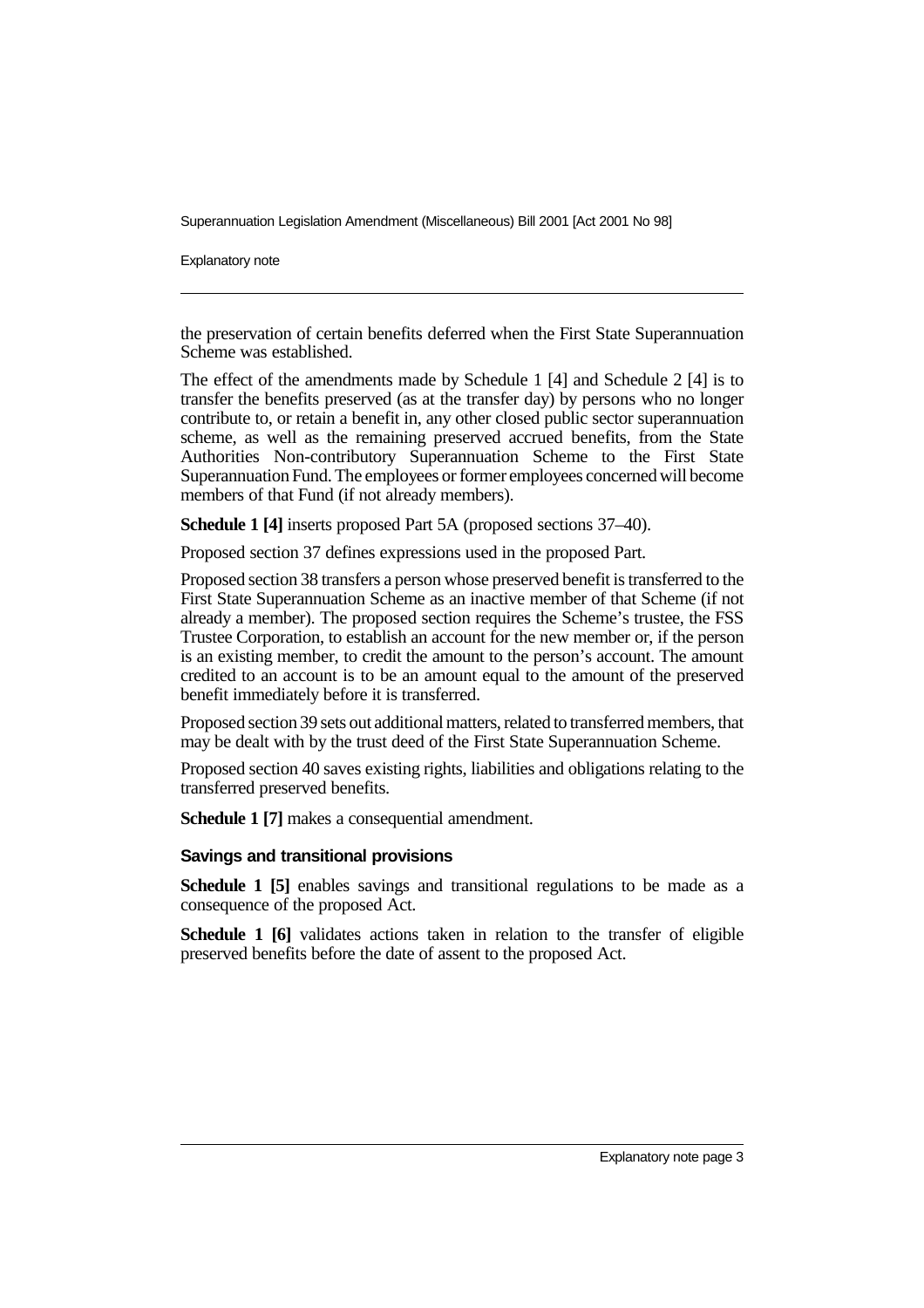Explanatory note

## **Schedule 2 Amendment of State Authorities Noncontributory Superannuation Act 1987**

#### **Transfer of benefits from State Authorities Non-contributory Superannuation Scheme**

**Schedule 2 [4]** inserts proposed Part 4B. The proposed Part requires the SAS Trustee Corporation, the trustee of the State Authorities Non-contributory Superannuation Scheme, to transfer benefits preserved by persons who no longer contribute to, or retain a benefit in, any other closed public sector superannuation scheme, as well as the remaining preserved accrued benefits, to the First State Superannuation Fund.

**Schedule 2 [1]**, **[2]** and **[3]** make consequential amendments.

#### **Savings and transitional provisions**

**Schedule 2 [5]** enables savings and transitional regulations to be made as a consequence of the proposed Act.

**Schedule 2 [6]** validates actions taken in relation to the transfer of eligible preserved benefits before the date of assent to the proposed Act.

## **Schedule 3 Amendment of Superannuation Administration Act 1996**

#### **Public sector trust deed schemes**

Under section 127 of the *Superannuation Administration Act 1996*, superannuation schemes may be established under trust deeds approved by the Minister for certain classes of employees.

**Schedule 3 [1]** clarifies the classes of employees that may be the subject of the trust deed schemes. They include State public sector employees, a class or classes of State public sector employees (including employees of a local authority or a public authority), employees (or former employees), or classes of such employees, of employers (or former employers) under State statutory superannuation schemes, and other employees, or classes of employees, approved by the Minister. The amendment also enables the Minister to approve of the extension of any such scheme to additional employees or a class or classes of employees of a kind that may be the subject of trust deed schemes.